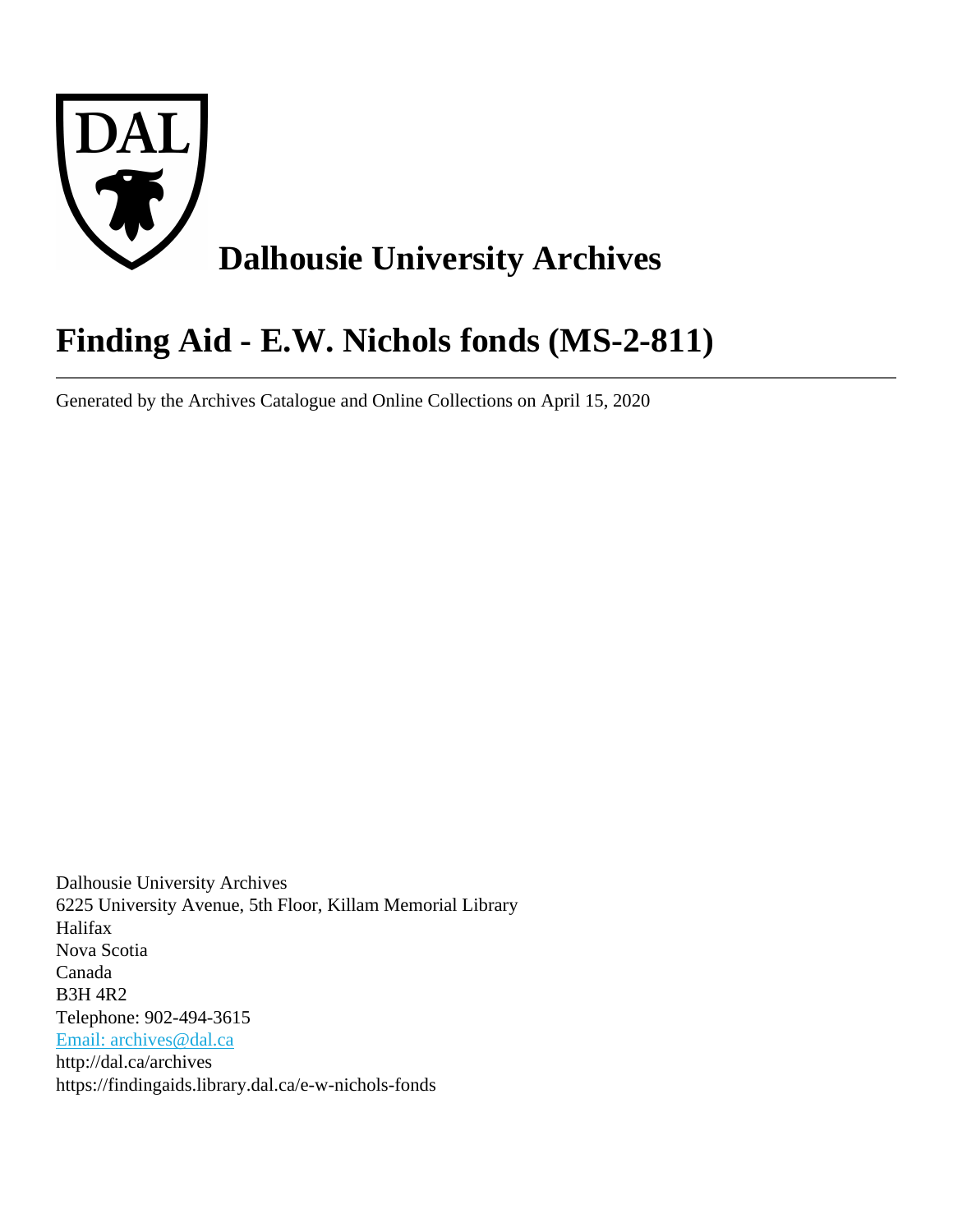# **Table of contents**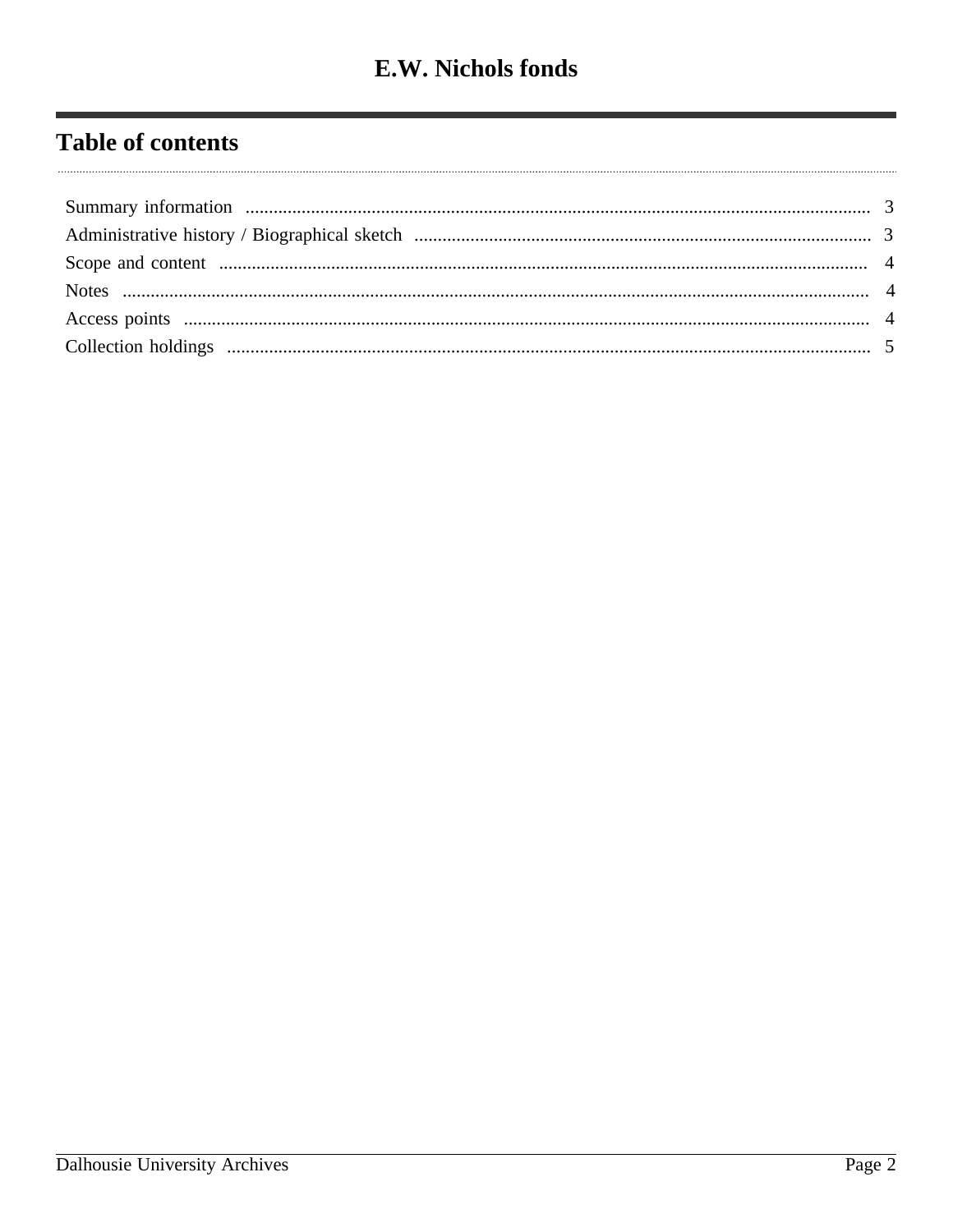## <span id="page-2-0"></span>**Summary information**

| <b>Repository:</b>           | Dalhousie University Archives                                                                                                                                                            |
|------------------------------|------------------------------------------------------------------------------------------------------------------------------------------------------------------------------------------|
| <b>Title:</b>                | E.W. Nichols fonds                                                                                                                                                                       |
| Reference code:              | MS-2-811                                                                                                                                                                                 |
| Date:                        | 1901 - 1935 (date of creation)                                                                                                                                                           |
| Language:                    | English                                                                                                                                                                                  |
| <b>Physical description:</b> | 14 cm of textual records                                                                                                                                                                 |
| Note [generalNote]:          | Preferred citation: [Identification of item], E.W. Nichols fonds,<br>MS-2-811, Box [box number], Folder [folder number], Dalhousie<br>University Archives, Halifax, Nova Scotia, Canada. |
| Note [generalNote]:          | Preferred citation: [Identification of item], E.W. Nichols fonds,<br>MS-2-811, Box [box number], Folder [folder number], Dalhousie<br>University Archives, Halifax, Nova Scotia, Canada. |

## <span id="page-2-1"></span>**Administrative history / Biographical sketch**

#### **Note**

Edward Wilber Nichols was a classicist who enjoyed a long and close association with Dalhousie University. The son of a farmer, he was born in 1881 in Lansdowne, Digby County, where he received his early education. He earned both his BA (1906) and MA (1910) from Dalhousie before receiving a PhD in 1913 from Yale University, where he taught classics until 1918. In 1919 he returned to Dalhousie as an assistant professor in the Department of Classics, eventually becoming department head in 1930, a position he held until his death in 1939 at the age of fifty-seven. His widow, Dr. Roberta Bond, a graduate of Dalhousie Medical School, raised their four children while running a wartime medical practice and teaching in the Department of Anatomy, and eventually developed and headed the Department of Anaesthesia at the Children's Hospital.

In the obituary that appeared in Volume LXXII of the Dalhousie Gazette, Charles Lindsay Bennet remembers his colleague as a "complete Dalhousian," whose dominant principle was loyalty to the College.

https://dalspace.library.dal.ca/handle/10222/50802

#### **Custodial history**

Records were donated to the Dalhousie University Archives in accession (2019-042) in 2019 by Nan Nichols, E.W. Nichols' daughter.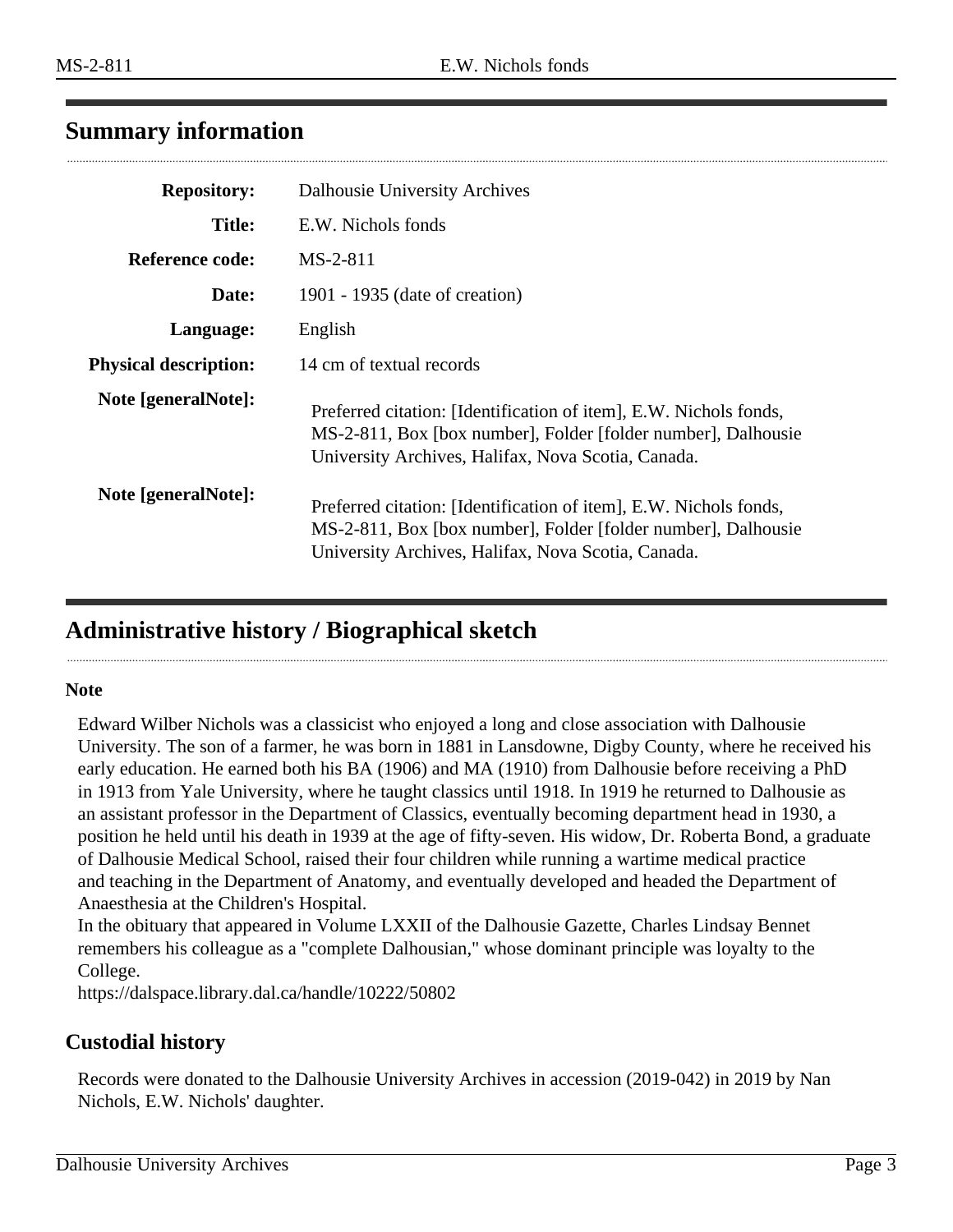# <span id="page-3-0"></span>**Scope and content**

Fonds consists of student notebooks, essays and articles written by Edward Wilber Nichols, former Dalhousie student and professor.

#### <span id="page-3-1"></span>**Notes**

#### **Title notes**

#### **Restrictions on access**

There are no access restrictions on these materials. All materials are open for research.

#### **Conditions governing use**

Materials do not circulate and must be used in the Archives and Special Collections Reading Room. Materials may be under copyright. Contact departmental staff for guidance on reproduction.

#### **Accruals**

Further accruals are not expected.

#### **Other notes**

- **Publication status**: Published
- Level of detail: Full
- **Status description: Draft**

#### <span id="page-3-2"></span>**Access points**

- Textual record (documentary form)
- Offprints (documentary form)
- Periodicals (documentary form)
- Notebooks (documentary form)
- Personal archives (subject)
- Dalhousie University--People (subject)
- Personal archives (subject)
- Dalhousie University--People (subject)
- Student records (subject)
- Digby (N.S.) (place)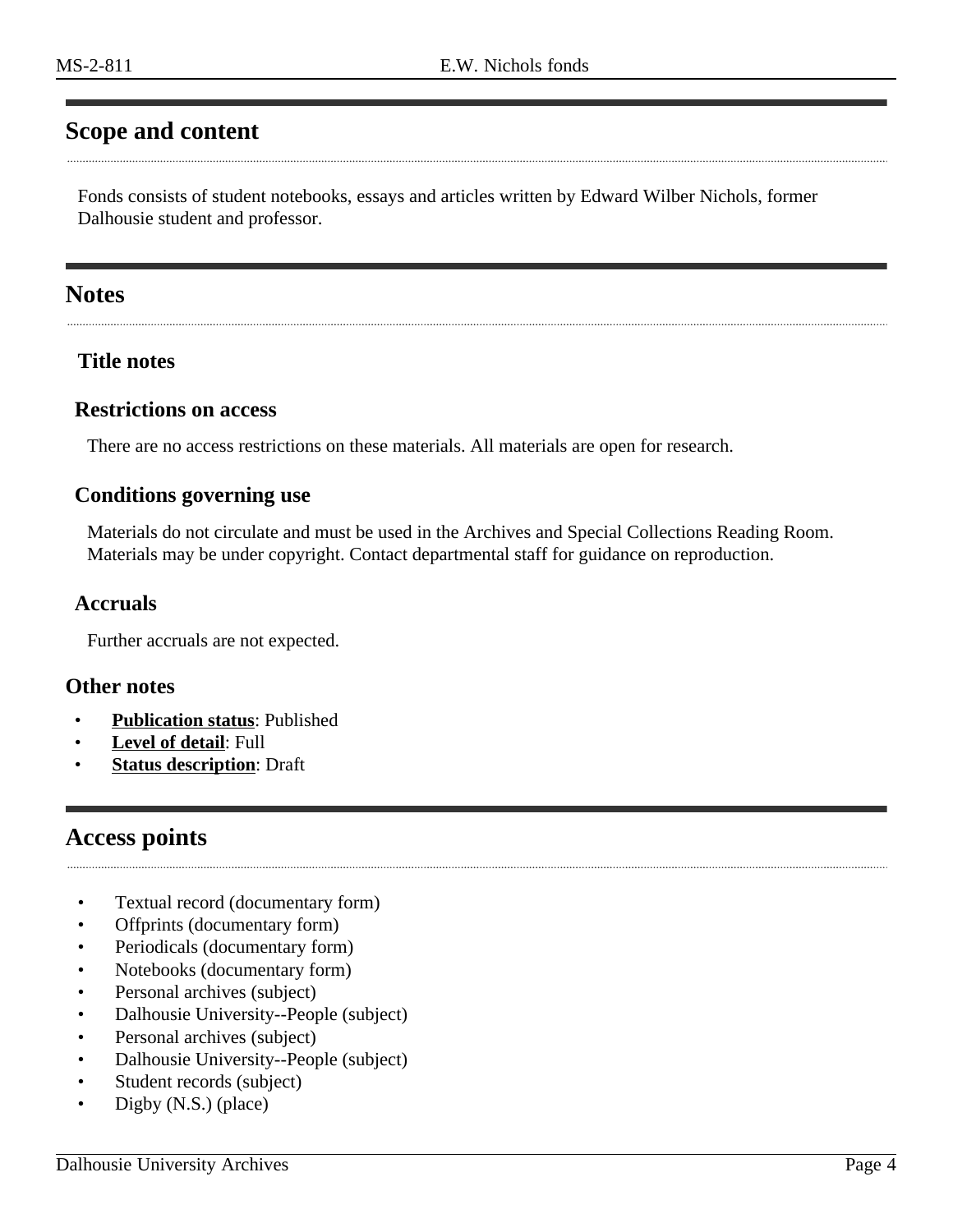## <span id="page-4-0"></span>**Collection holdings**

#### **File: MS-2-811, Box 1, Folder 1 - E.W. Nichols' student notebooks for Archibald MacMechan's English composition classes, 1901-1903**

Title: E.W. Nichols' student notebooks for Archibald MacMechan's English composition classes, 1901-1903

Reference code: MS-2-811, Box 1, Folder 1

Date: 1901-1903 (date of creation)

Physical description: 2.5 cm of textual records

Physical location: Killam - 5th Floor - Archives - Range A85 F

Publication status:

Published

## **Item: MS-2-811, Box 1, Folder 1, Item 1 - E.W. Nichols' student notebook for Archibald MacMechan's English composition class, 1901**

Title: E.W. Nichols' student notebook for Archibald MacMechan's English composition class, 1901

Reference code: MS-2-811, Box 1, Folder 1, Item 1

Date: 1901 (date of creation)

Physical description: .5 cm of textual records (1 volume)

Publication status:

Published

## **Item: MS-2-811, Box 1, Folder 1, Item 2 - E.W. Nichols' student notebook for Archibald MacMechan's English composition class, ca. 1901**

Title: E.W. Nichols' student notebook for Archibald MacMechan's English composition class, ca. 1901

Reference code: MS-2-811, Box 1, Folder 1, Item 2

Date: [ca.1901] (date of creation)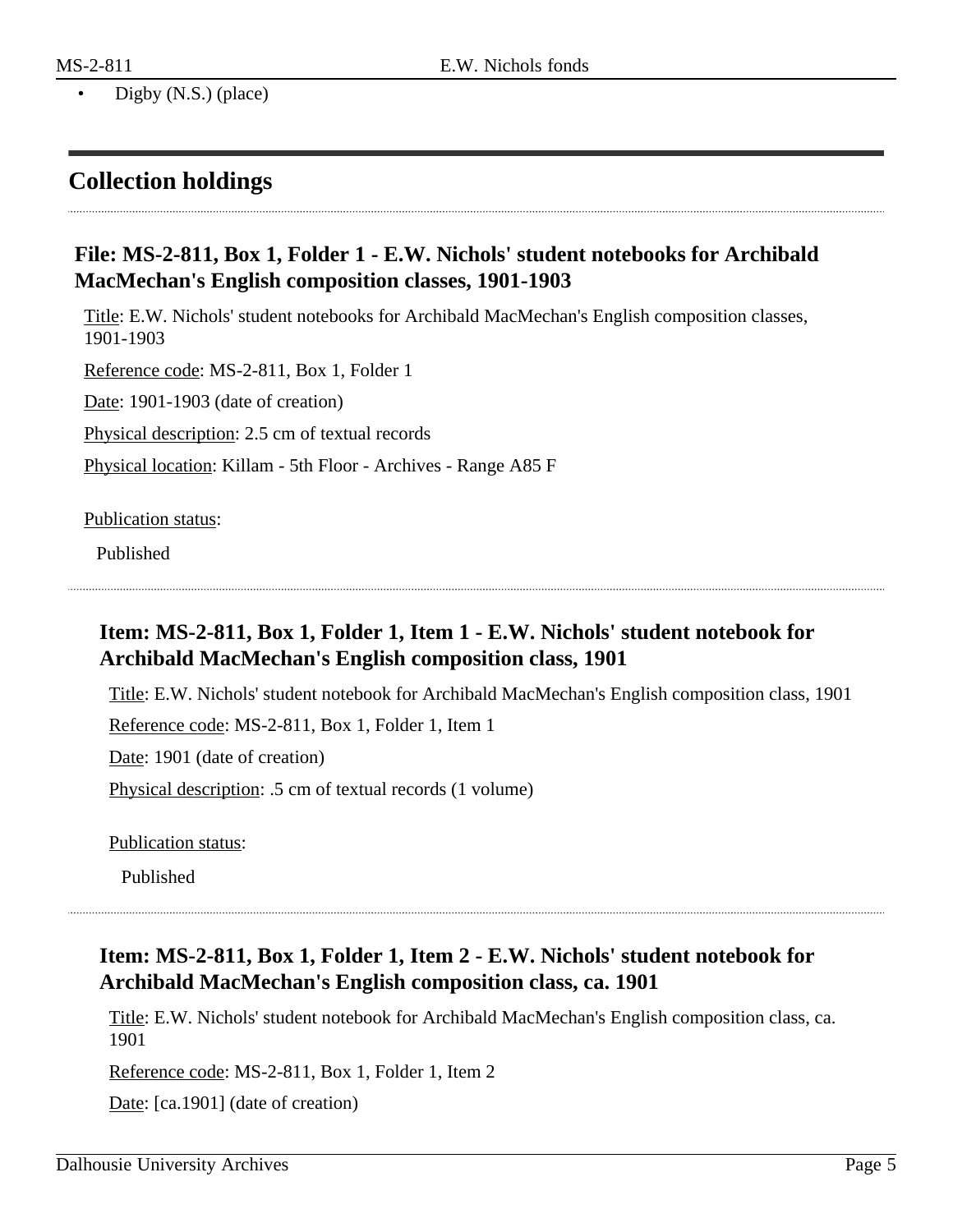Physical description: .5 cm of textual records (1 volume)

Publication status:

Published

#### **Item: MS-2-811, Box 1, Folder 1, Item 3 - E.W. Nichols' student notebook for Archibald MacMechan's English composition class, ca. 1901**

Title: E.W. Nichols' student notebook for Archibald MacMechan's English composition class, ca. 1901

Reference code: MS-2-811, Box 1, Folder 1, Item 3

Date: [ca.1901] (date of creation)

Physical description: .5 cm of textual records (1 volume)

Publication status:

Published

#### **Item: MS-2-811, Box 1, Folder 1, Item 4 - E.W. Nichols' student notebook for Archibald MacMechan's English composition class, ca. 1902**

Title: E.W. Nichols' student notebook for Archibald MacMechan's English composition class, ca. 1902

Reference code: MS-2-811, Box 1, Folder 1, Item 4

Date: [ca.1902] (date of creation)

Physical description: .5 cm of textual records (1 volume)

Publication status:

Published

#### **Item: MS-2-811, Box 1, Folder 1, Item 5 - E.W. Nichols' student notebook for Archibald MacMechan's English composition class, ca. 1903**

Title: E.W. Nichols' student notebook for Archibald MacMechan's English composition class, ca. 1903

Reference code: MS-2-811, Box 1, Folder 1, Item 5

Date: [ca.1903] (date of creation)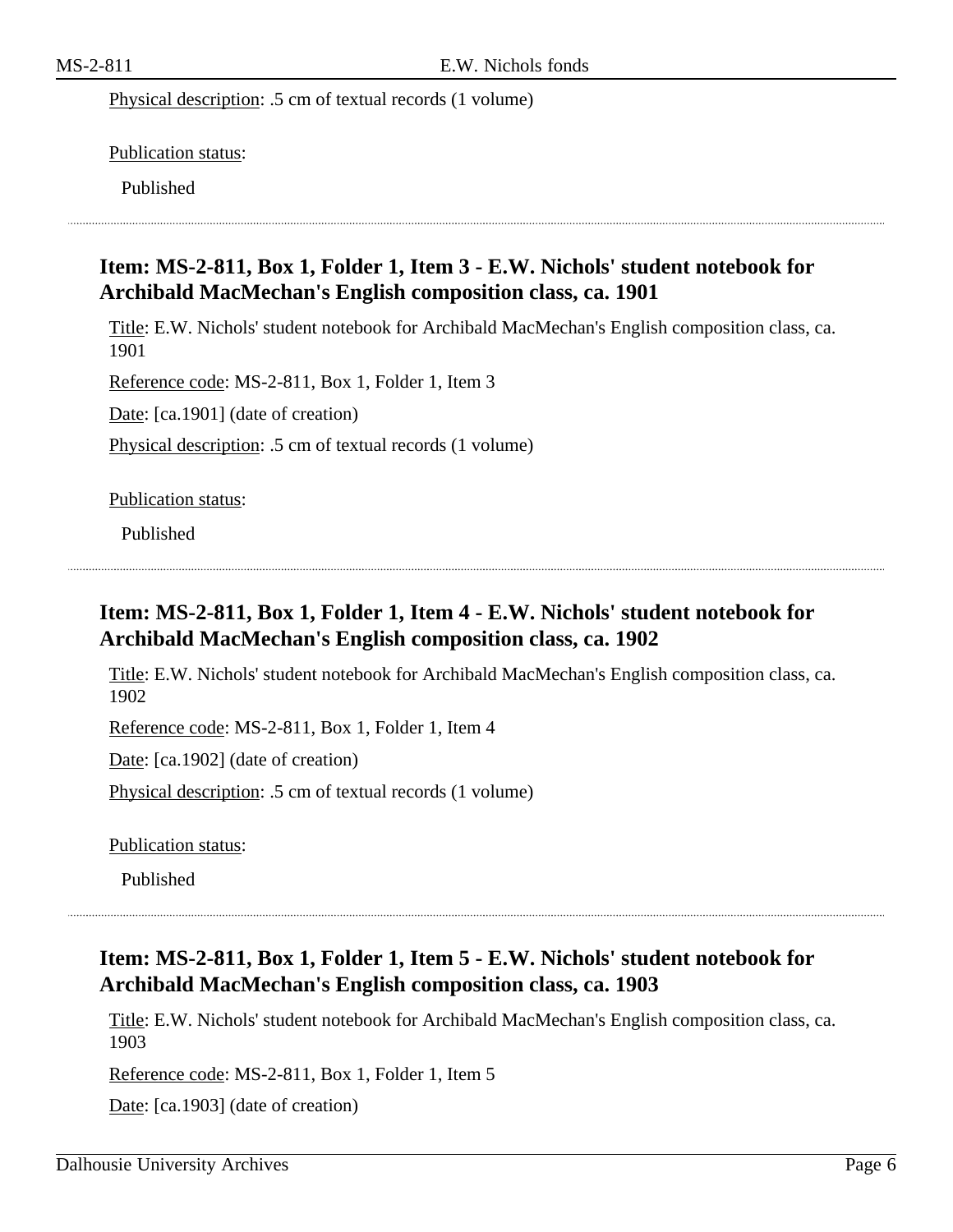Physical description: .5 cm of textual records (1 volume)

Publication status:

Published

#### **File: MS-2-811, Box 1, Folder 2 - E.W. Nichols' student notebooks for Archibald MacMechan's English composition classes, 1903-1904**

Title: E.W. Nichols' student notebooks for Archibald MacMechan's English composition classes, 1903-1904

Reference code: MS-2-811, Box 1, Folder 2

Date: 1903-1904 (date of creation)

Physical description: 2 cm of textual records

Physical location: Killam - 5th Floor - Archives - Range A85 F

Publication status:

Published

## **Item: MS-2-811, Box 1, Folder 2, Item 1 - E.W. Nichols' student notebook for Archibald MacMechan's English composition class, ca. 1903**

Title: E.W. Nichols' student notebook for Archibald MacMechan's English composition class, ca. 1903

Reference code: MS-2-811, Box 1, Folder 2, Item 1

Date: [1903?] (date of creation)

Physical description: .5 cm of textual records (1 volume)

Publication status:

Published

## **Item: MS-2-811, Box 1, Folder 2, Item 2 - E.W. Nichols' student notebook for Archibald MacMechan's English composition class, ca. 1903**

Title: E.W. Nichols' student notebook for Archibald MacMechan's English composition class, ca. 1903

Reference code: MS-2-811, Box 1, Folder 2, Item 2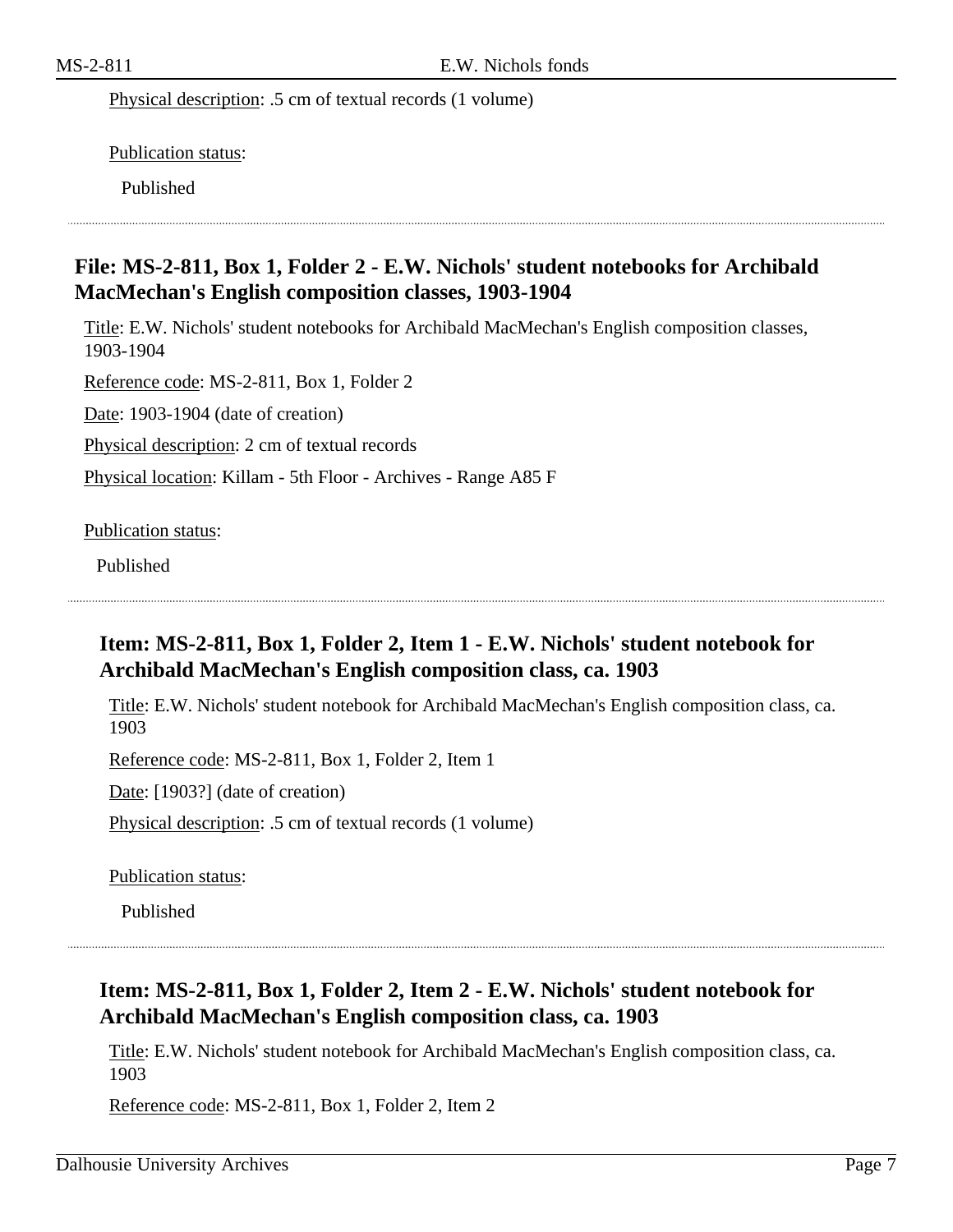Date: [1903?] (date of creation)

Physical description: .5 cm of textual records (1 volume)

Publication status:

Published

#### **Item: MS-2-811, Box 1, Folder 2, Item 3 - E.W. Nichols' student notebook for Archibald MacMechan's English composition class, ca. 1904**

Title: E.W. Nichols' student notebook for Archibald MacMechan's English composition class, ca. 1904

Reference code: MS-2-811, Box 1, Folder 2, Item 3

Date: [1904?] (date of creation)

Physical description: .5 cm of textual records (1 volume)

Publication status:

Published

## **Item: MS-2-811, Box 1, Folder 2, Item 4 - E.W. Nichols' student notebook for Archibald MacMechan's English composition class, ca. 1904**

Title: E.W. Nichols' student notebook for Archibald MacMechan's English composition class, ca. 1904

Reference code: MS-2-811, Box 1, Folder 2, Item 4

Date: [1904?] (date of creation)

Physical description: .5 cm of textual records (1 volume)

Publication status:

Published

#### **File: MS-2-811, Box 1, Folder 3 - E.W. Nichols' student notebooks for Archibald MacMechan's English composition B class, 1903-1904**

Title: E.W. Nichols' student notebooks for Archibald MacMechan's English composition B class, 1903-1904

Reference code: MS-2-811, Box 1, Folder 3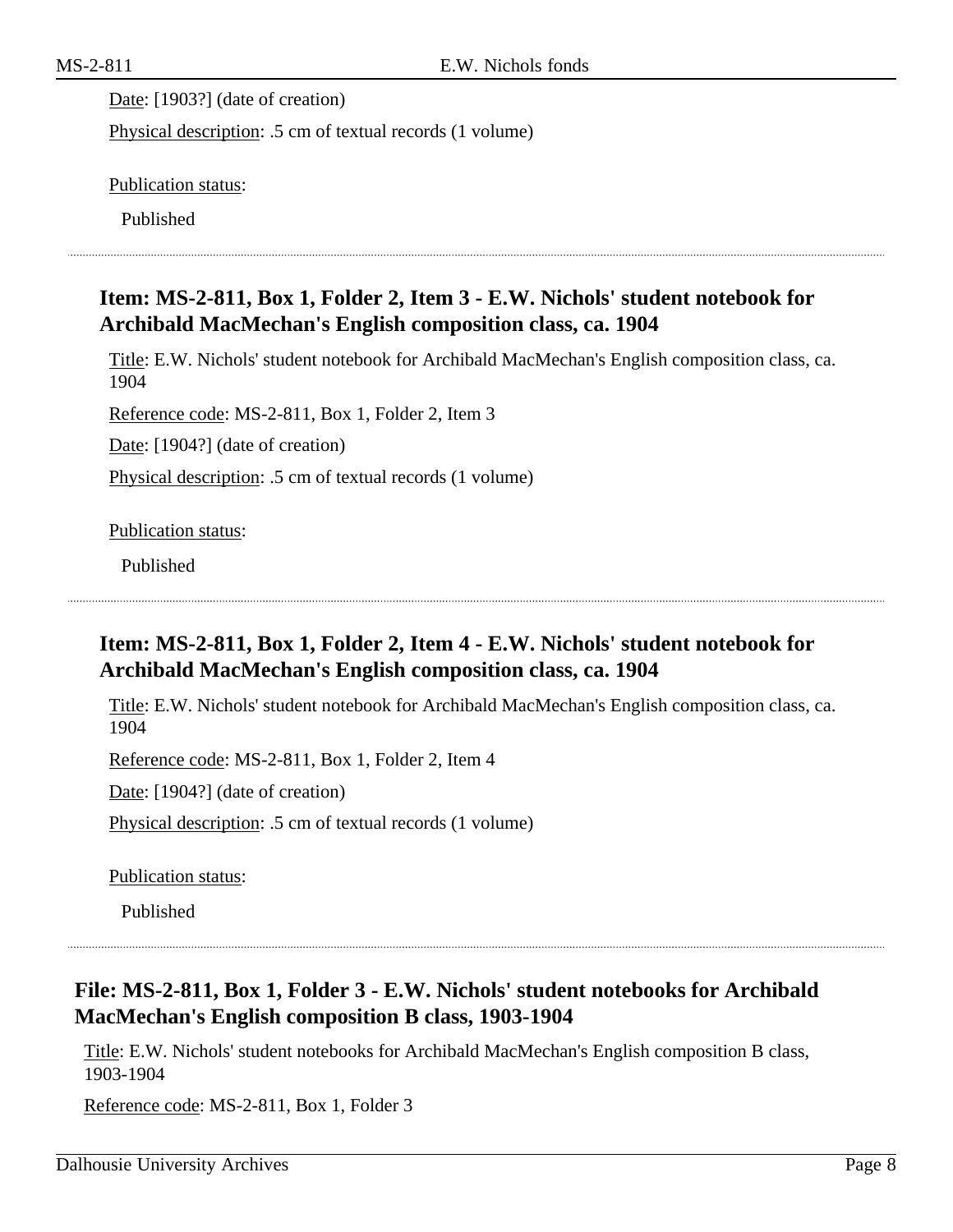Date: 1903-1904 (date of creation) Physical description: 2 cm of textual records Physical location: Killam - 5th Floor - Archives - Range A85 F

Publication status:

Published

#### **Item: MS-2-811, Box 1, Folder 3, Item 1 - E.W. Nichols' student notebook for Archibald MacMechan's English composition B class, 1903**

Title: E.W. Nichols' student notebook for Archibald MacMechan's English composition B class, 1903 Reference code: MS-2-811, Box 1, Folder 3, Item 1 Date: 1903 (date of creation) Physical description: .5 cm of textual records (1 volume)

#### Publication status:

Published

## **Item: MS-2-811, Box 1, Folder 3, Item 3 - E.W. Nichols' student notebook for Archibald MacMechan's English composition B class, 1903**

Title: E.W. Nichols' student notebook for Archibald MacMechan's English composition B class, 1903

Reference code: MS-2-811, Box 1, Folder 3, Item 3

Date: 1903 (date of creation)

Physical description: .5 cm of textual records (1 volume)

Publication status:

Published

## **Item: MS-2-811, Box 1, Folder 3, Item 4 - E.W. Nichols' student notebook for Archibald MacMechan's English composition B class, 1904**

Title: E.W. Nichols' student notebook for Archibald MacMechan's English composition B class, 1904

Reference code: MS-2-811, Box 1, Folder 3, Item 4

Date: 1904 (date of creation)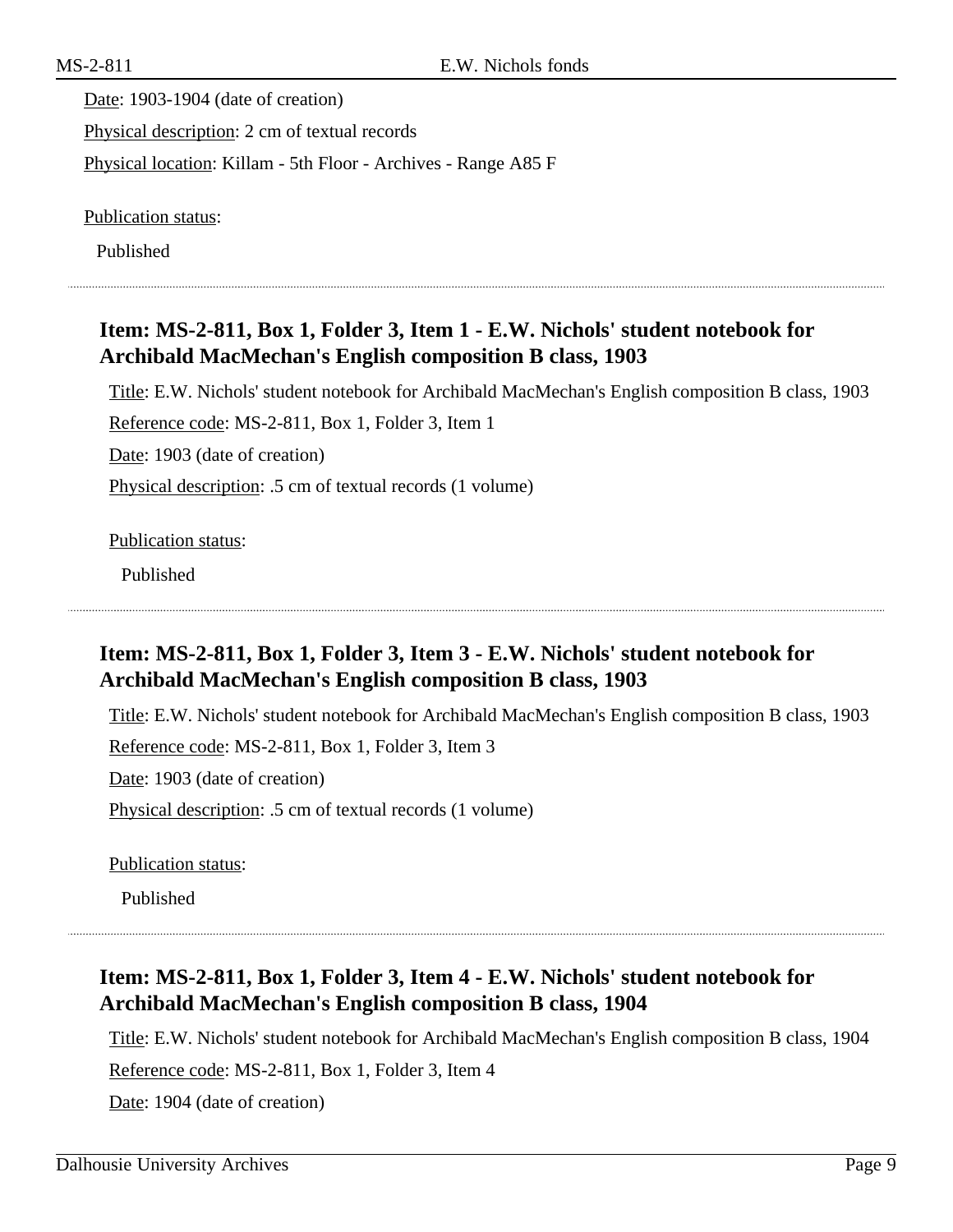Physical description: .5 cm of textual records (1 volume)

Publication status:

Published

#### **Item: MS-2-811, Box 1, Folder 3, Item 4 - E.W. Nichols' student notebook for Archibald MacMechan's English composition B class, 1904**

Title: E.W. Nichols' student notebook for Archibald MacMechan's English composition B class, 1904 Reference code: MS-2-811, Box 1, Folder 3, Item 4 Date: 1904 (date of creation) Physical description: .5 cm of textual records (1 volume)

Publication status:

Published

#### **File: MS-2-811, Box 1, Folder 4 - E.W. Nochols' digest of history class notes**

Title: E.W. Nochols' digest of history class notes Reference code: MS-2-811, Box 1, Folder 4 Date: 1904-1905 (date of creation) Physical description: 3 cm of textual records (1 notebook) Physical location: Killam - 5th Floor - Archives - Range A85 F

Publication status:

Published

#### **File: MS-2-811, Box 1, Folder 5 - E.W. Nichols' Yale University notebook**

Title: E.W. Nichols' Yale University notebook Reference code: MS-2-811, Box 1, Folder 5 Date: [ca.1915] (date of creation) Physical description: 1 cm of textual records (1 volume) Physical location: Killam - 5th Floor - Archives - Range A85 F

Publication status: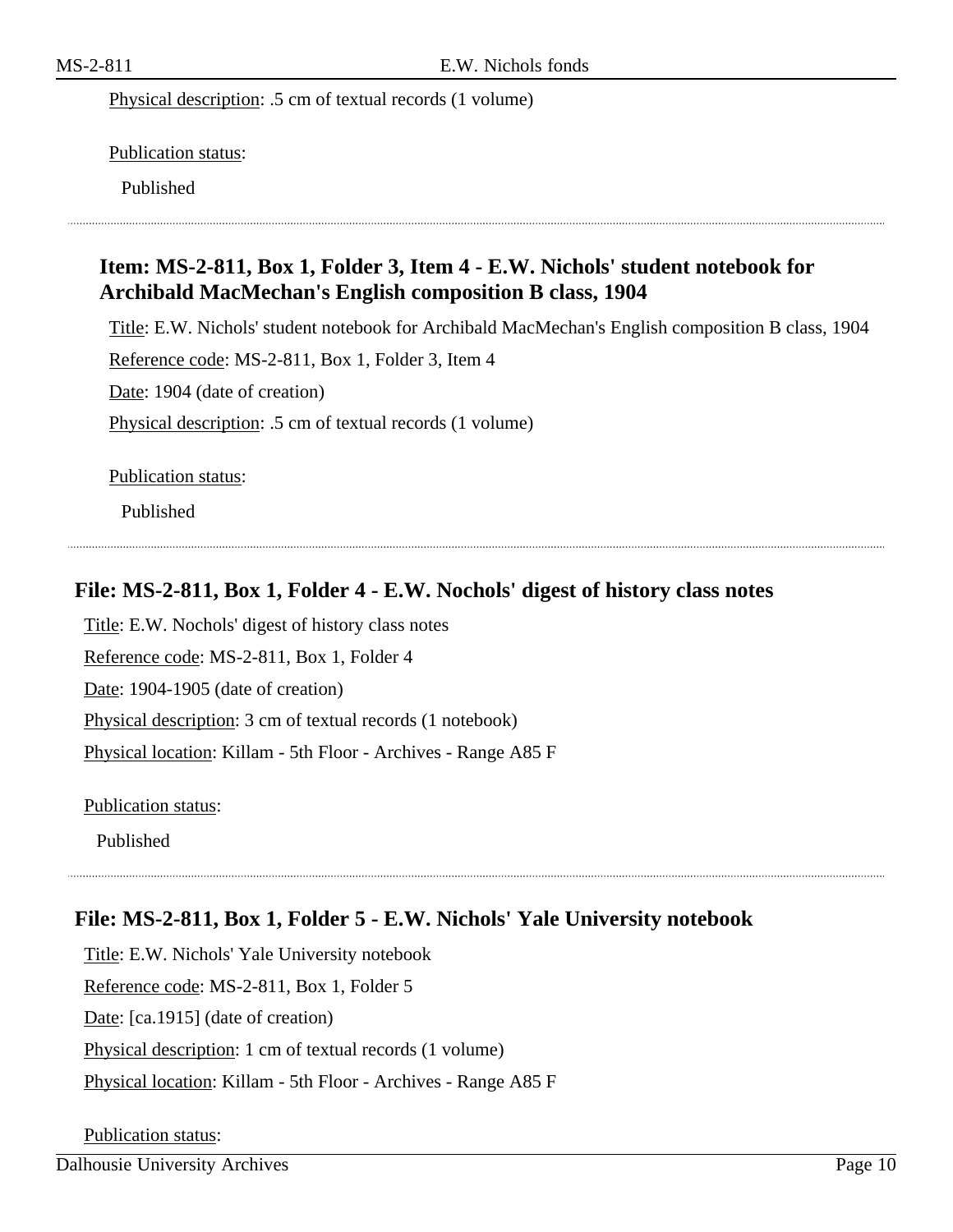Published

#### **File: MS-2-811, Box 1, Folder 6 - A pastoral meditation : [short story manuscript]**

Title: A pastoral meditation : [short story manuscript] Reference code: MS-2-811, Box 1, Folder 6 Date: [between 1905 and 1920] (date of creation) Physical description: 10 pages of textual records Physical location: Killam - 5th Floor - Archives - Range A85 F

Publication status:

Published

#### **File: MS-2-811, Box 1, Folder 7 - Essay manuscripts submitted to The Dalhousie Review**

Title: Essay manuscripts submitted to The Dalhousie Review

Reference code: MS-2-811, Box 1, Folder 7

Date: 1925-1929 (date of creation)

Scope and content:

File contains essay submissions dating to E.W. Nichols' tenure as an editorial board member of The Dalhousie Review.

Physical description: 1 cm of textual records

Physical location: Killam - 5th Floor - Archives - Range A85 F

Publication status:

Published

#### **File: MS-2-811, Box 1, Folder 8 - Essay manuscripts submitted to The Dalhousie Review**

Title: Essay manuscripts submitted to The Dalhousie Review

Reference code: MS-2-811, Box 1, Folder 8

Date: 1930-1935 (date of creation)

Scope and content:

Dalhousie University Archives Page 11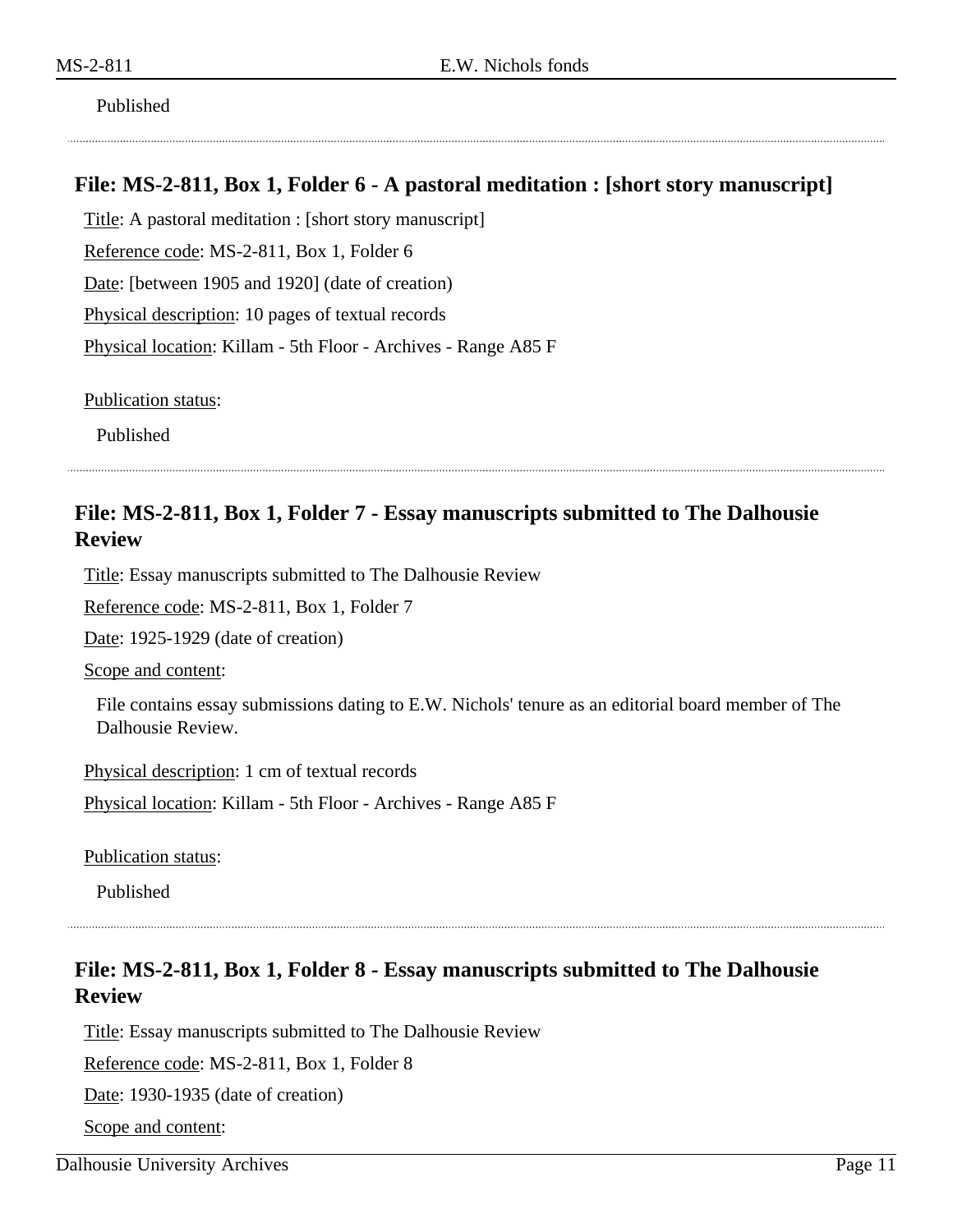File contains essay submissions dating to E.W. Nichols' tenure as an editorial board member of The Dalhousie Review.

Physical description: 1.5 cm of textual records

Physical location: Killam - 5th Floor - Archives - Range A85 F

Publication status:

Published

#### **File: MS-2-811, Box 1, Folder 9 - The vision of Dalhousie, 1919-1920 : [brochure]**

Title: The vision of Dalhousie, 1919-1920 : [brochure]

Reference code: MS-2-811, Box 1, Folder 9

Date: 1920 (date of creation)

Scope and content:

File contains one copy of the 1919-1920 Dalhousie Campaign Committee's brochure with a map of Dalhousie drawn by Andrew Cobb.

Physical description: 2 pages of textual and graphic records

Physical location: Killam - 5th Floor - Archives - Range A85 F

Publication status:

Published

## **File: MS-2-811, Box 1, Folder 10 - Articles written by E.W. Nichols published in The American Journal of Philology**

Title: Articles written by E.W. Nichols published in The American Journal of Philology

Reference code: MS-2-811, Box 1, Folder 10

Date: 1916, 1929 (date of creation)

Physical description: .5 cm of textual records

Physical location: Killam - 5th Floor - Archives - Range A85 F

Publication status:

Published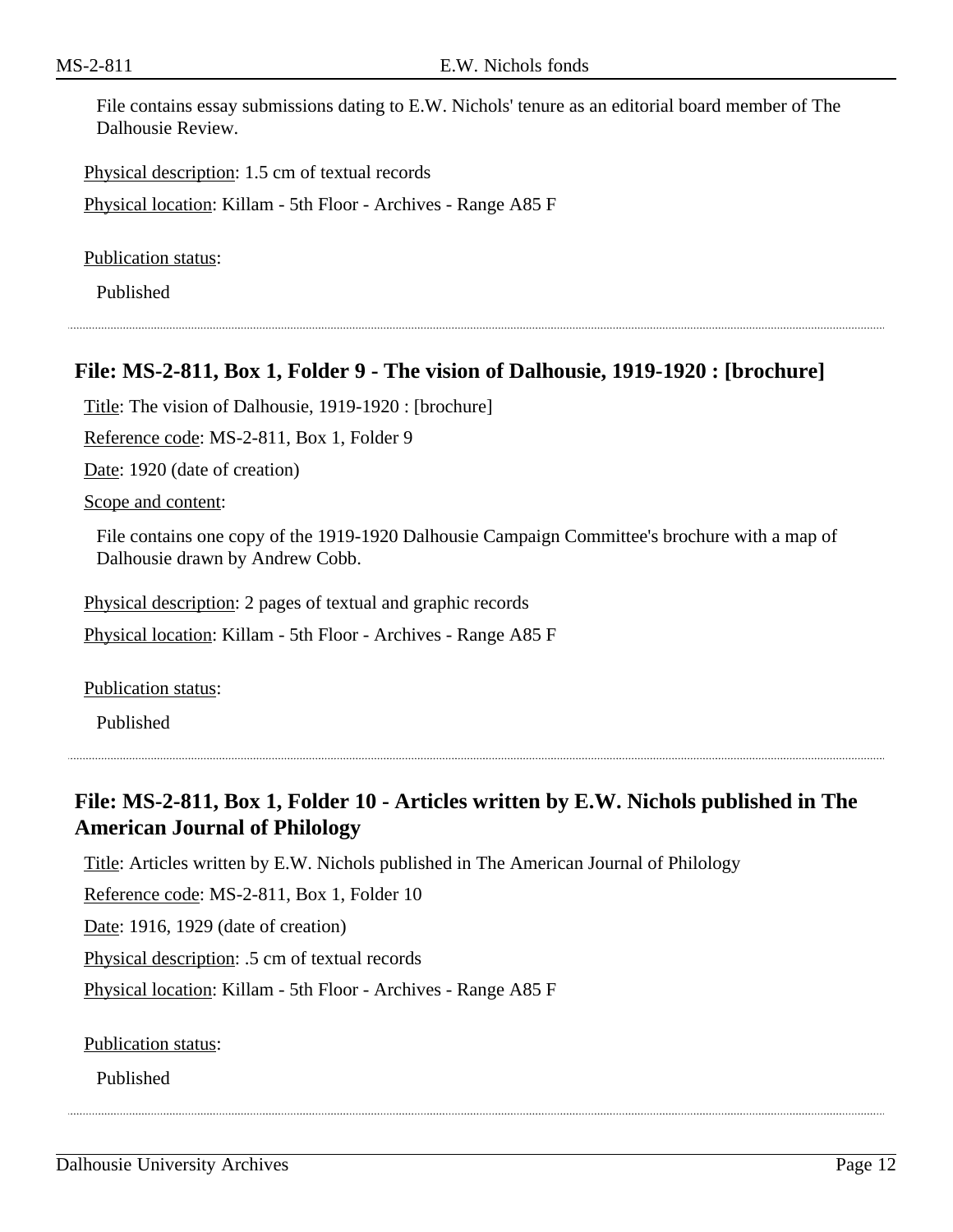## **Item: MS-2-811, Box 1, Folder 10, Item 1 - The semantics of Latin adjective terminations, The American Journal of Philology 37.148 (1916) / E.W. Nichols**

Title: The semantics of Latin adjective terminations, The American Journal of Philology 37.148 (1916) / E.W. Nichols

Reference code: MS-2-811, Box 1, Folder 10, Item 1

Date: 1916 (date of creation)

Physical description: 17 pages of textual records

Publication status:

Published

#### **Item: MS-2-811, Box 1, Folder 10, Item 2 - The semantics of Latin adjective terminations, The American Journal of Philology 50.197 (1929) / E.W. Nichols**

Title: The semantics of Latin adjective terminations, The American Journal of Philology 50.197 (1929) / E.W. Nichols

Reference code: MS-2-811, Box 1, Folder 10, Item 2

Date: 1929 (date of creation)

Physical description: 24 pages of textual records

Publication status:

Published

#### **File: MS-2-811, Box 1, Folder 11 - The semantic variability and semantic equivalents of OSO and LENTO / E.W. Nichols**

Title: The semantic variability and semantic equivalents of OSO and LENTO / E.W. Nichols

Reference code: MS-2-811, Box 1, Folder 11

Date: 1914 (date of creation)

Scope and content:

File contains a printed copy of E.W. Nichols' Yale University doctoral thesis, published by the Press of the New Era Printing Company, Lancaster, PA.

Physical description: 42 pages of textual records (1 volume)

Physical location: Killam - 5th Floor - Archives - Range A85 F